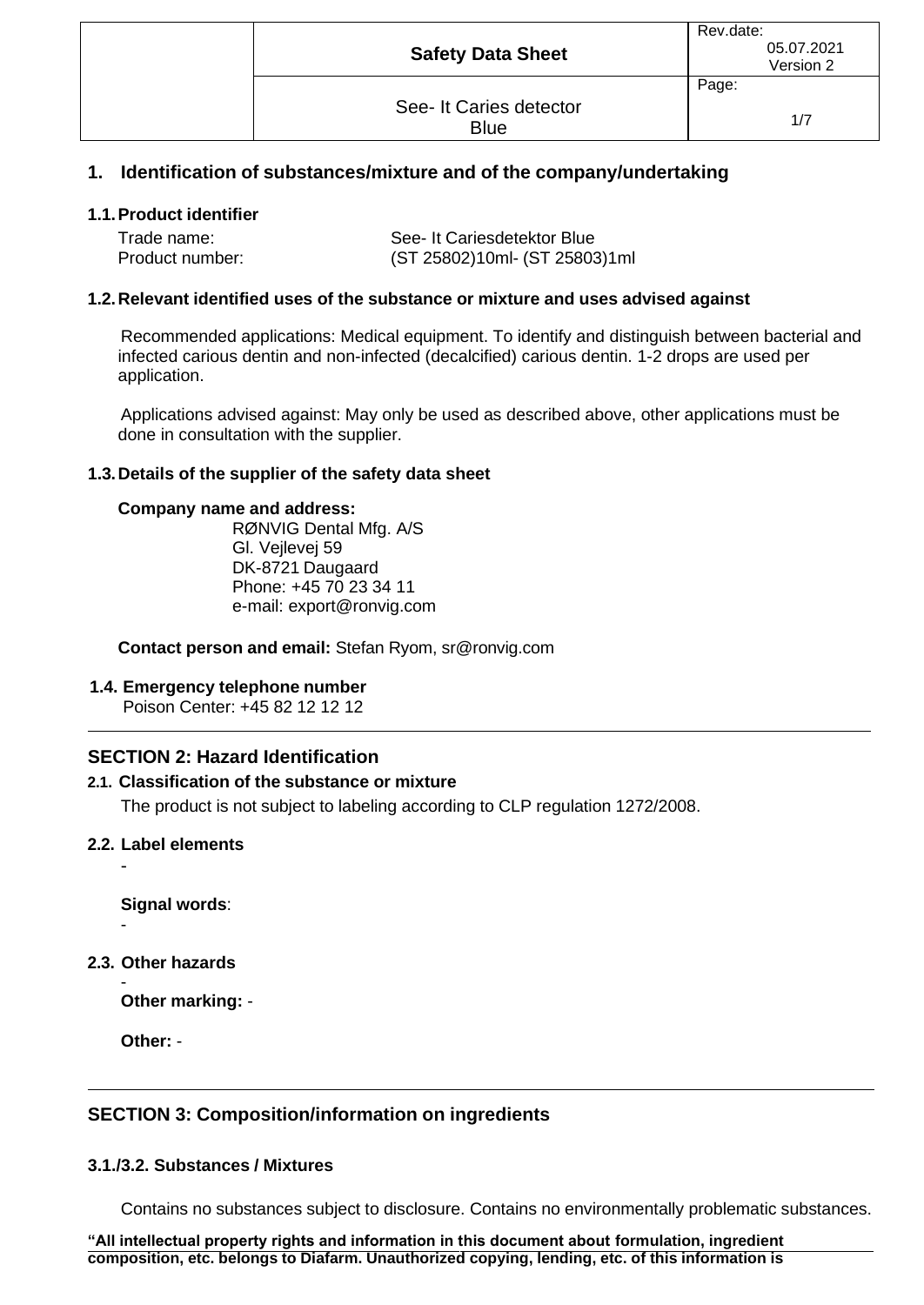| <b>Safety Data Sheet</b> | Rev.date:<br>05.07.2021<br>Version 2 |
|--------------------------|--------------------------------------|
| See- It Caries detector  | Page:                                |
| <b>Blue</b>              | 2/7                                  |

### **SECTION 4: First aid measures**

### **4.1. Description of first aid measures**

| Inhalation:             | Not applicable.                                                                                                                                                                                |
|-------------------------|------------------------------------------------------------------------------------------------------------------------------------------------------------------------------------------------|
| Ingestion:              | Rinse mouth thoroughly and drink 1-2 glasses of water in small sips.<br>Seek medical attention if discomfort continues.                                                                        |
| Skin contact:           | Wash skin with soap and water. Seek medical attention if discomfort<br>continues.                                                                                                              |
| Eye contact:            | In case of contact with eyes, rinse immediately with plenty of water<br>(preferably from an eye wash station) until the irritation subsides. Seek<br>medical attention if irritation persists. |
| Additional information: | When contacting a doctor, bring the safety data sheet or label.                                                                                                                                |

# **4.2. Most important symptoms and effects, both acute and delayed**

May be slightly irritating to eyes.

### **4.3. Indication of any immediate medical attention and special treatment needed** Show this safety data sheet to a doctor or in the emergency room

# **SECTION 5: Firefighting measures**

### **5.1. Extinguishing media**

All extinguishing media can be used. Do not use water jet as it may spread the fire.

**5.2. Special hazards arising from the substance or mixture** The product is not flammable.

### **5.3. Advice for firefighters**

Wear self-contained breathing protection if there is risk of exposure to fumes and smoke.

# **SECTION 6: Accidental release measures**

- **6.1. Personal precautions, protective equipment and emergency procedures** Not applicable.
- **6.2. Environmental precautions** Avoid discharging large amounts of concentrated waste and residues to the sewer - see section 12.
- **6.3. Methods and material for containment and cleaning up** Wipe up spills with a cloth.
- **6.4. Reference to other sections** See above.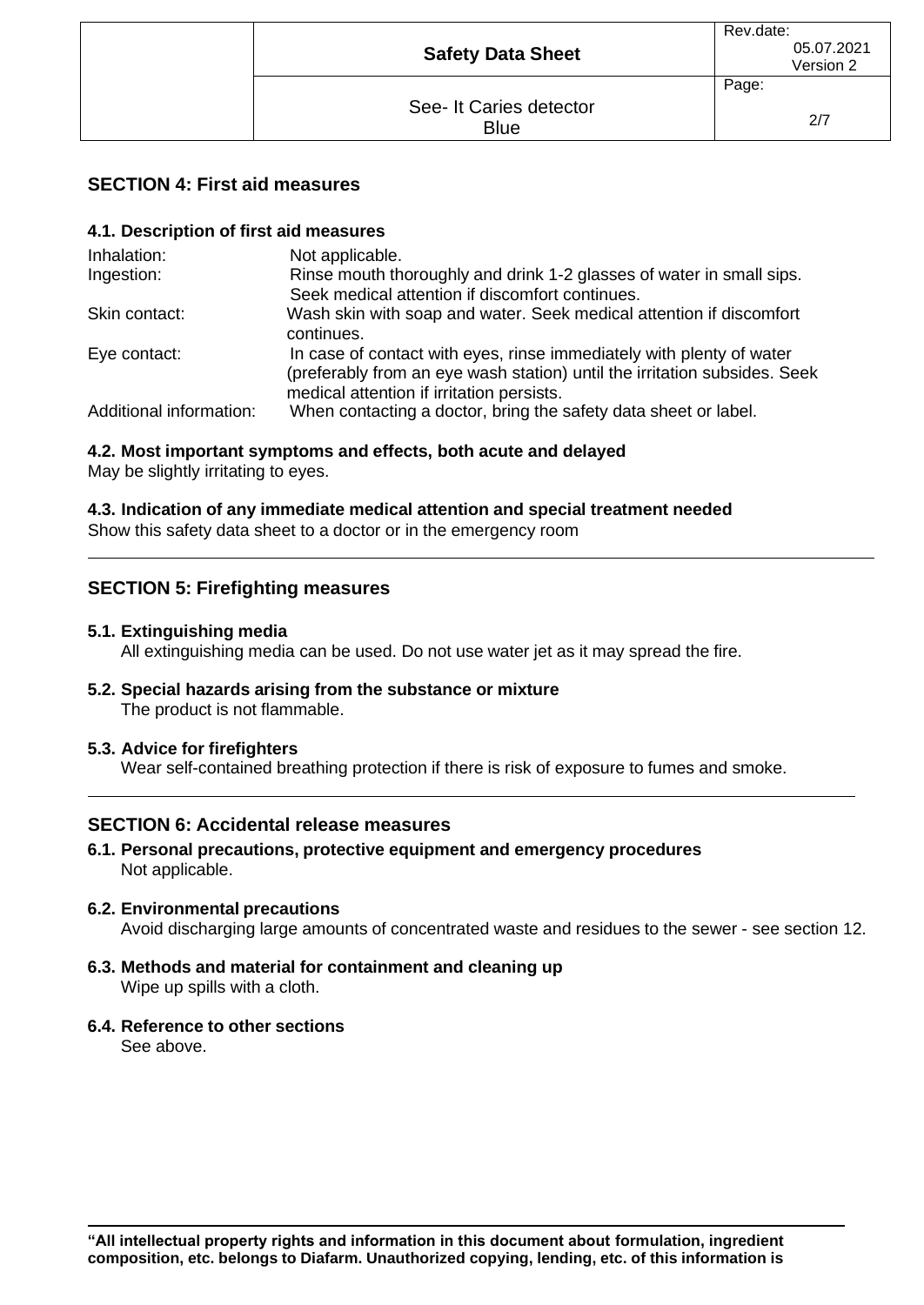| <b>Safety Data Sheet</b>               | Rev.date:<br>05.07.2021<br>Version 2 |
|----------------------------------------|--------------------------------------|
| See- It Caries detector<br><b>Blue</b> | Page:<br>3/7                         |

# **SECTION 7: Handling and storage**

### **7.1. Precautions for safe handling**

Not applicable.

### **7.2. Conditions for safe storage, including any incompatibilities**

The product should be stored securely and out of the reach of children. Should be stored in tightly closed original packaging.

#### **7.3. Specific end use(s)**

See application sec. 1.

### **SECTION 8: Exposure controls/personal protection**

#### **8.1. Control parameters**

Exposure limits according to Executive Order no. 655 of 31/05/2018 on exposure limits for substances and materials, with subsequent amendments: None.

#### **DNEL/PNEC-values:**

No data.

#### **8.2. Exposure controls**

There is no exposure scenario for this product.

#### **Appropriate engineering controls:**

Wash hands after use.

### **Personal protective equipment:**

| Inhalation:    | Not required. |
|----------------|---------------|
| Hands:         | Not required. |
| Eves:          | Not required. |
| Skin and body: | Not required. |

#### **Environmental exposure controls**

Not applicable.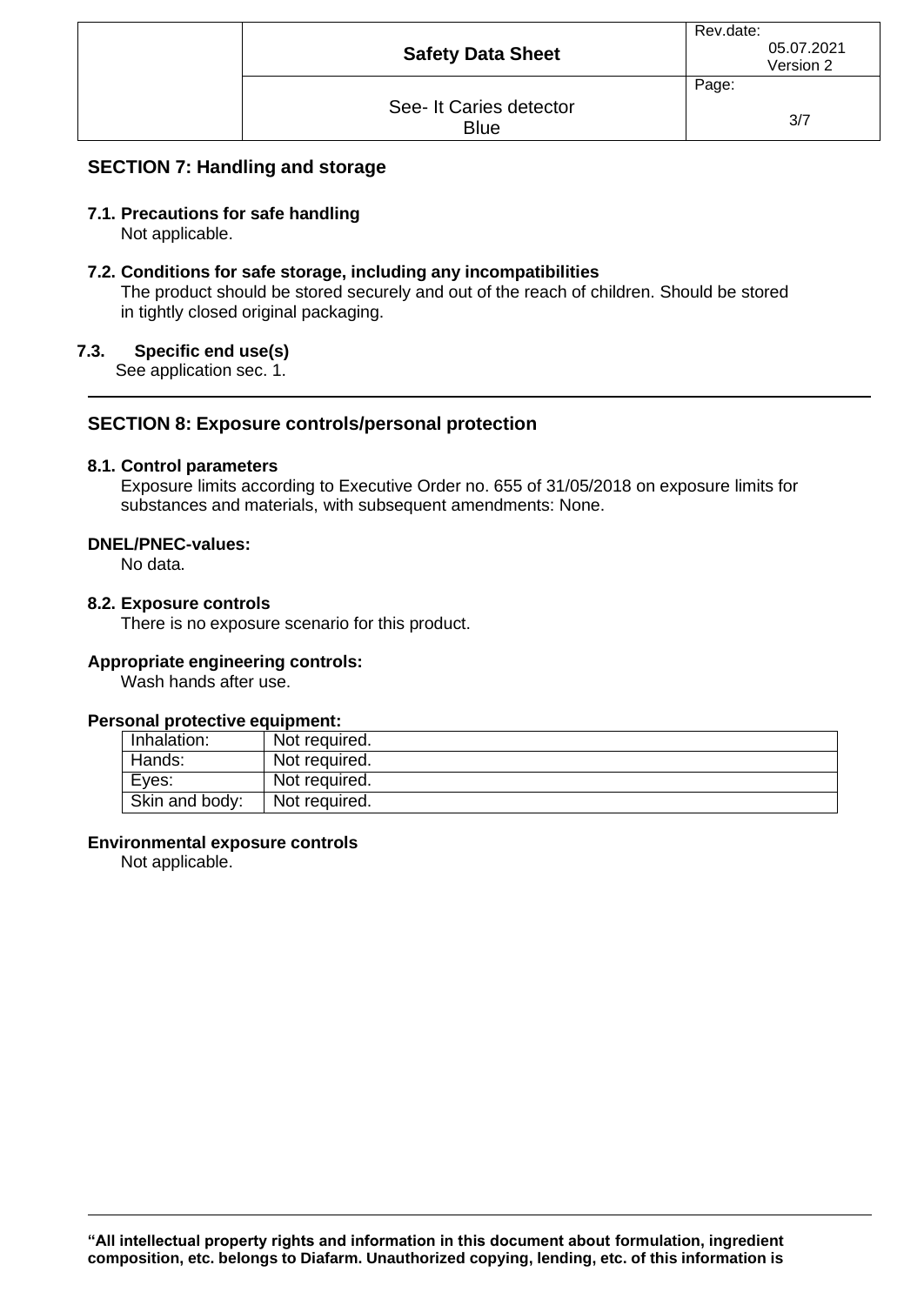| <b>Safety Data Sheet</b>               | Rev.date:<br>05.07.2021<br>Version 2 |
|----------------------------------------|--------------------------------------|
|                                        | Page:                                |
| See- It Caries detector<br><b>Blue</b> | 4/7                                  |

# **SECTION 9: Physical and chemical properties**

### **9.1. Information on basic physical and chemical properties**

| Appearance:                                       | <b>Blue liquid</b> |
|---------------------------------------------------|--------------------|
| Smell:                                            | Neutral            |
| Odor threshold:                                   | Not applid         |
| pH:                                               | $7.5 - 10.0$       |
| Melting point/Freezing point (°C):                | Not applid         |
| Initial boiling point and boiling range (°C):     | Not applid         |
| Flash point (°C):                                 | Not flamn          |
| Evaporation rate:                                 | Not applid         |
| Flammability (solid, gas):                        | Not applid         |
| Upper/lower ignition or explosion limits (vol-%): | Not applic         |
| Vapor pressure (Pa):                              | Not applid         |
| Vapor density (air=1):                            | Not applid         |
| Relative density (g/ml):                          | About 1.0          |
| Solubility:                                       | Soluble ir         |
| Partition coefficient: n-octanol/water:           | Not applid         |
| Auto-ignition temperature (°C):                   | Not applid         |
| Decomposition temperature (°C):                   | Not applid         |
| Viscosity (cP):                                   | 100 - 150          |
| <b>Explosive properties:</b>                      | Not applid         |
| Oxidizing properties:                             | Not applid         |

### **9.2. Other information**

Soluble in fat: Insoluble in fat: Insoluble in the Insoluble in the Insoluble in the Insoluble in the Insoluble Surface tension (mN/m, 25 °C): Not applicable

**Blue liquid** Not applicable  $7.5 - 10.0$ Not applicable Not applicable Not flammable Not applicable Not applicable Not applicable Not applicable Not applicable Soluble in water Not applicable Not applicable Not applicable 100 - 150cP Not applicable Not applicable

#### **SECTION 10: Stability and reactivity**

#### **10.1. Reactivity**

Not reactive.

**10.2. Chemical stability**

The product is stable when used in accordance with manufacturer's instructions.

- **10.3. Possibility of hazardous reactions** None special.
- **10.4. Conditions to avoid** None known.
- **10.5. Materials to avoid** None known.

#### **10.6. Hazardous decomposition products** None at the recommended storage conditions.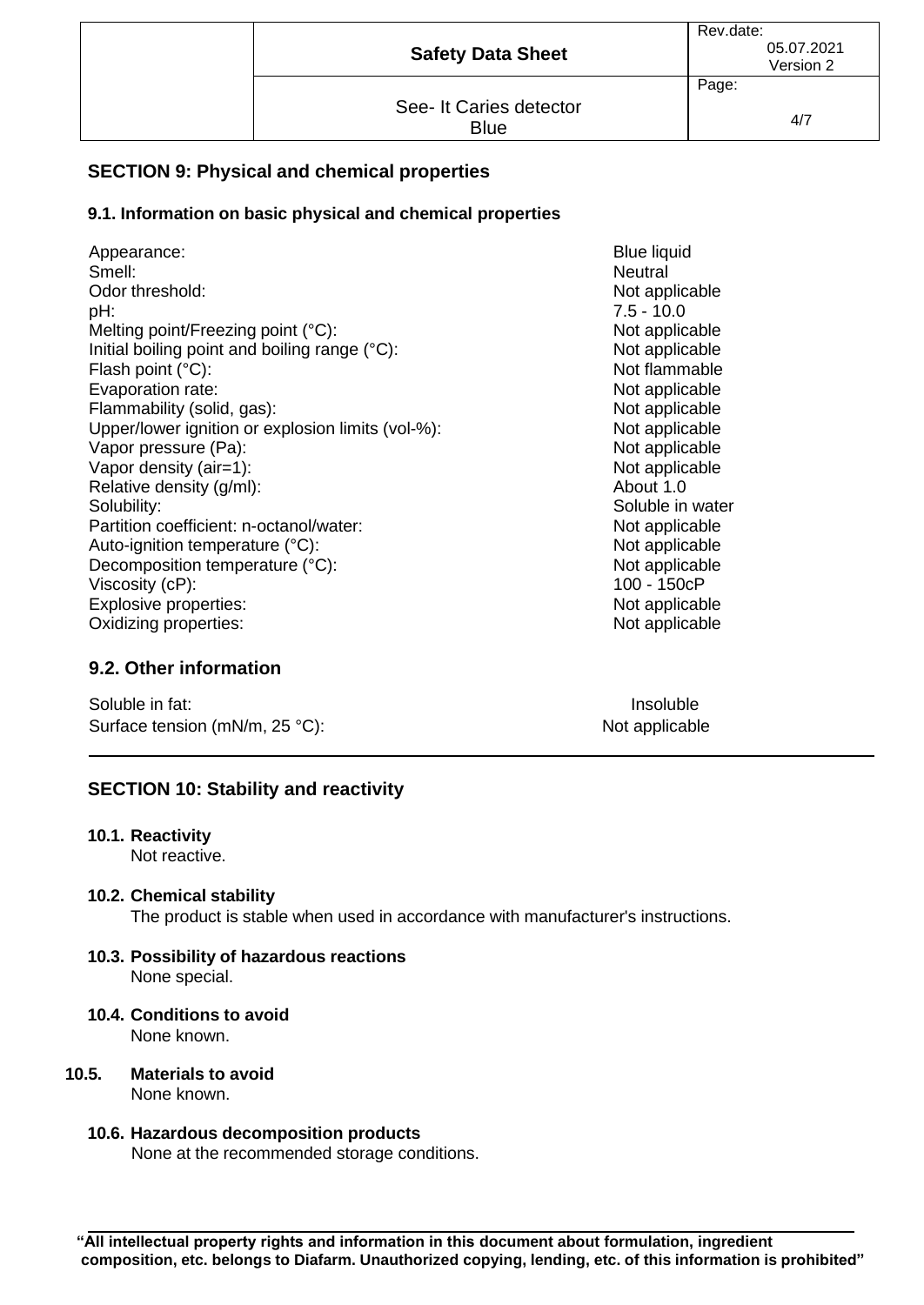| <b>Safety Data Sheet</b>               | Rev.date:<br>05.07.2021<br>Version 2 |
|----------------------------------------|--------------------------------------|
|                                        | Page:                                |
| See- It Caries detector<br><b>Blue</b> | 5/7                                  |

# **SECTION 11: Toxicological information**

### **11.1. Information on toxicological effects**

| <b>Acute toxicity:</b>                    | No known hazards.           |
|-------------------------------------------|-----------------------------|
| <b>Skin corrosion/irritation:</b>         | No known hazards.           |
| Serious eye damage/eye irritation:        | May be slightly irritating. |
| <b>Respiratory or skin sensitization:</b> | No known hazards.           |
| <b>Germ cell mutagenicity:</b>            | No known hazards.           |
| Carcinogenicity:                          | No known hazards.           |
| <b>Reproductive toxicity:</b>             | No known hazards.           |
| <b>STOT - single exposure:</b>            | No known hazards.           |
| <b>STOT - repeated exposure:</b>          | No known hazards.           |
| <b>Aspiration hazard:</b>                 | No known hazards.           |

# **SECTION 12: Ecological information**

| Substance | Duration of the<br>test | Nature | $\tau_{\mathsf{est}}$ | Result |
|-----------|-------------------------|--------|-----------------------|--------|
| None      | -                       |        | -                     | -      |

### **12.2. Persistence and degradability**

| Substance | Degradability in the aquatic<br>environment | ⊺est | Result |
|-----------|---------------------------------------------|------|--------|
| None      |                                             |      | -      |

#### **12.3. Bioaccumulative potential**

| Substance | Potential bioaccumulative | LogPow | <b>BCF</b> |
|-----------|---------------------------|--------|------------|
| None      | -                         |        | -          |

### **12.4. Mobility in soil**

Test data not available.

### **12.5. Results of PBT and vPvB assessment**

The product does not meet the criteria for PBT or vPvB.

### **12.6. Other adverse effects**

No adverse effects.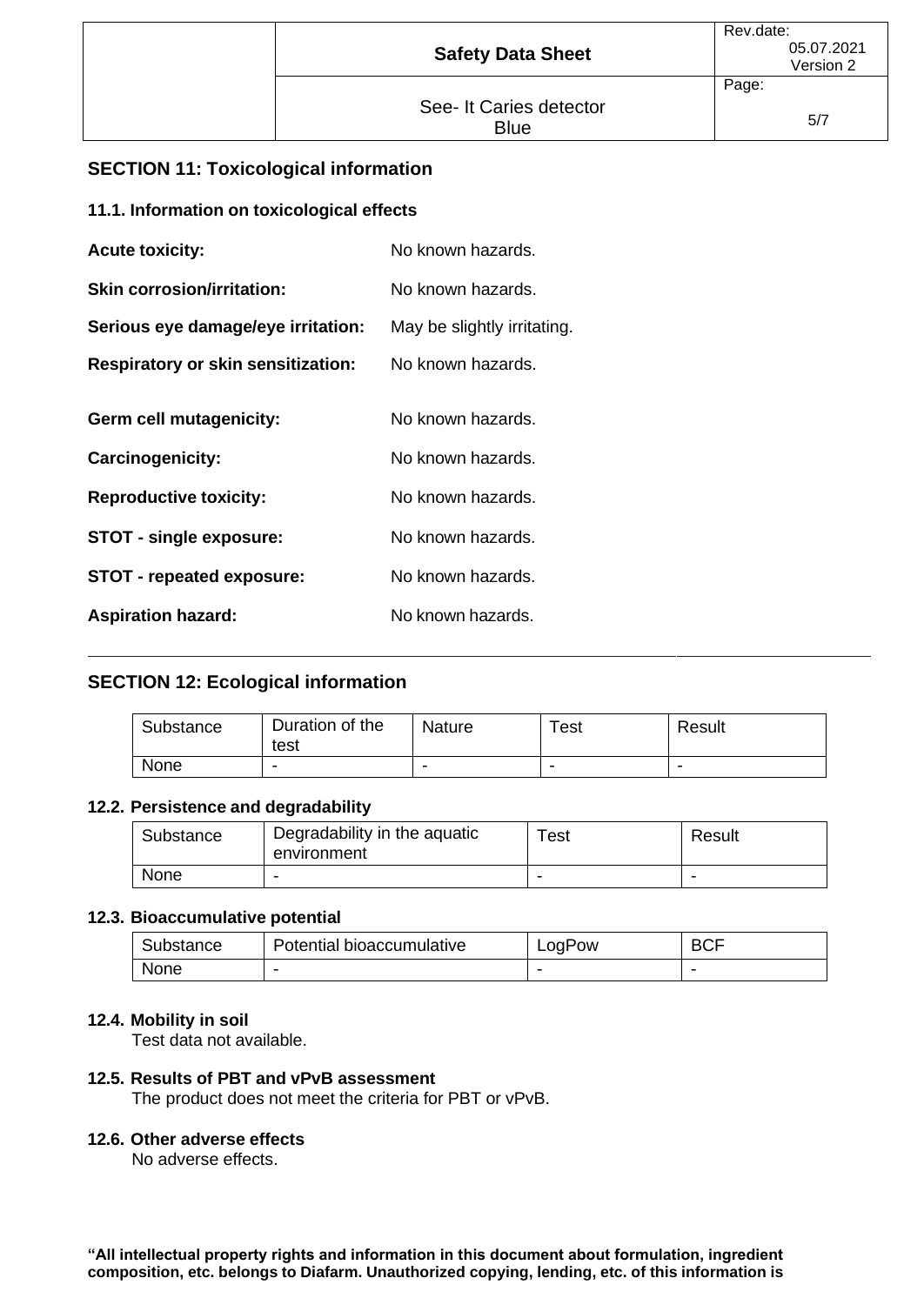| <b>Safety Data Sheet</b>               | Rev.date:<br>05.07.2021<br>Version 2 |
|----------------------------------------|--------------------------------------|
|                                        | Page:                                |
| See- It Caries detector<br><b>Blue</b> | 6/7                                  |

### **SECTION 13: Disposal**

### **13.1. Waste treatment methods**

The product is not hazardous waste in accordance with the Executive Order about waste. It is recommended that waste and refuge be disposed of via the municipal waste scheme with the specifications below.

| <b>Chemical waste group</b> | <b>EAC code</b> | Waste type                  |
|-----------------------------|-----------------|-----------------------------|
|                             | 18 01 07        | Chemicals, other than       |
|                             |                 | waste belonging to 18 01 06 |

### **Special labeling:**-

# **Contaminated**

# **packaging:**

Packaging, with residual content of the product, is disposed of under the same conditions as the product.

### **SECTION 14: Transport information**

The product is not covered by the rules of transport of dangerous goods by road and sea according to ADR and IMDG.

### **14.1 -14.4. :** -

-

### **14.5. Environmental hazards:** -

#### **14.6. Special precautions for user:**-

**14.7. Transport in bulk according to Annex II of MARPOL 73/78 and the IBC Code** Not applicable.

# **SECTION 15: Regulatory information**

### **15.1. Safety, health and environmental regulations/legislation specific for the substance or mixture**

**Restrictions on use:** -

### **Requirements for special education:** -

### **Other marking:** -

#### **Sources:**

The Danish Working Environment Authority's executive order no. 301 of 13 May 1993 on determination of code numbers, with subsequent amendments.

Executive Order on work with substances and materials (chemical agents) - BEK no. 1793 of 18/12/2015.

The Danish Working Environment Authority's executive order no. 239 of 6 April 2005 about youth work, with subsequent amendments. Executive Order no. 1369 of 25 November 2015 on the marketing and labelling of volatile organic compounds in certain paints and varnishes as well as products for car repair painting.

Executive Order no. 1075 of 24 November 2011 on classification, packaging, labelling, sale and storage of substances and mixtures, with subsequent amendments. Executive Order no. 115 of 26 January 2017 of the Chemicals Act.

Executive Order on special duties for manufacturers, suppliers and importers, etc. of

**"All intellectual property rights and information in this document about formulation, ingredient composition, etc. belongs to Diafarm. Unauthorized copying, lending, etc. of this information is**